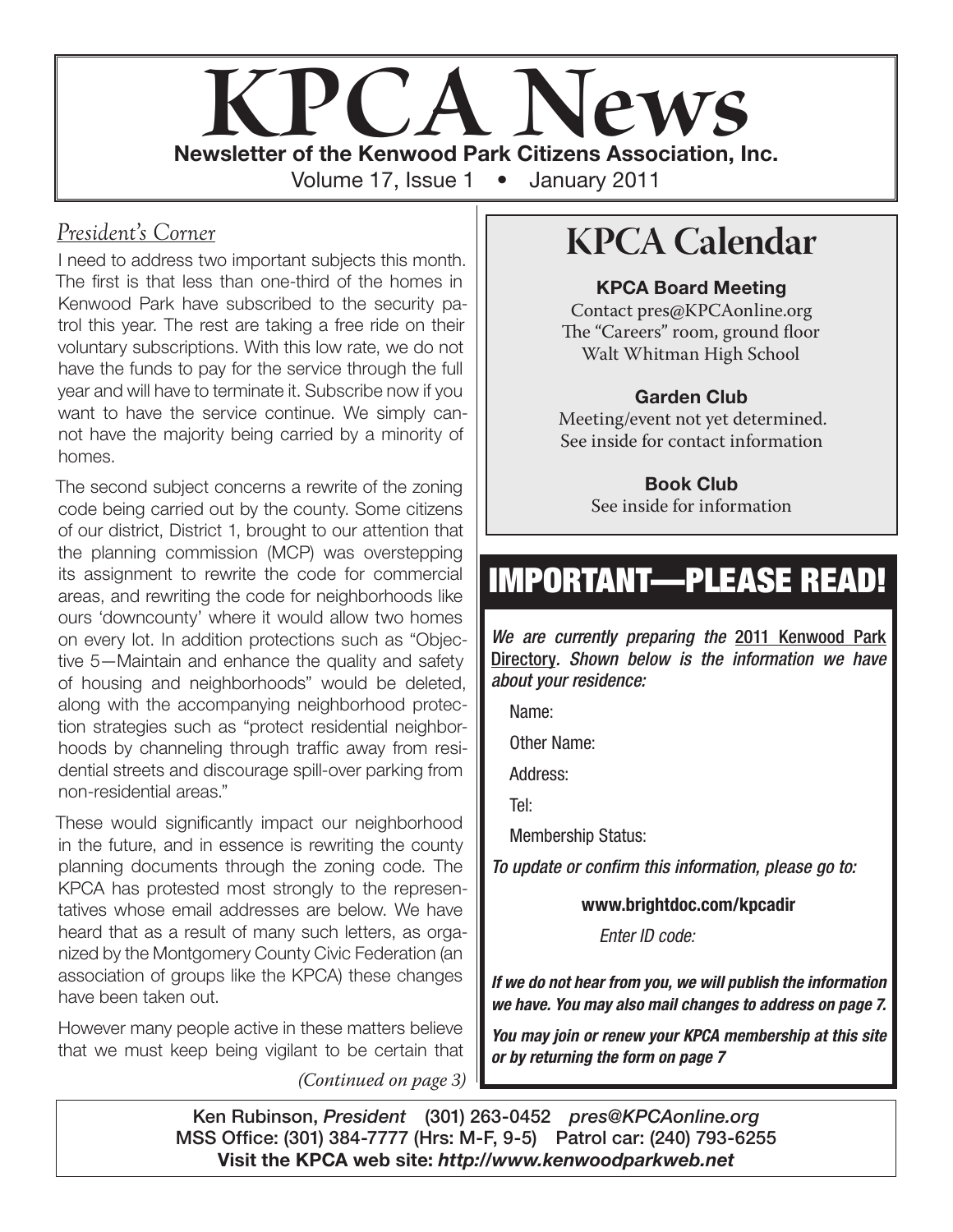### Will Provide Better Information During Snowstorms

## **Montgomery County Announces New Online Tool that Tracks Snow Plow Progress**

Montgomery County officials have announced the launch of a new, online tool that will make it easier for residents to decide when to safely venture out following a snowstorm. The map tool will show the progress of snow plows throughout the County and indicate when emergency roads, primary neighborhood streets and neighborhood streets have been cleared. A zoom feature allows residents to focus on the plow status of their immediate neighborhood and surrounding streets and then zoom out to check on an entire trip route.

 Each road category, whether an emergency/ main route or neighborhood street, is designated on the map by a different color. Patterns are used to show whether plowing has begun or not, is in progress or complete. Residents are encouraged to consult the map before concluding their street has been missed.

The map includes a handy icon that allows residents to see road views from any of the County's nearly 200 traffic cameras. Also shown is helpful information about the location of bus stops and Metro stations. The online map system allows residents to easily report an intersection that needs additional sand or salt, a missed street, or a damaged mailbox.

Since many roads in the County are not cleared by the County's Department of Transportation (MC-DOT), it can be confusing for residents. All State-maintained, numbered roads (such as Georgia Avenue, Maryland Route 97 or Rockville Pike, Maryland Route 355) in the County are cleared by the Maryland State Highway Administration (MSHA). A link to information from MSHA about their plowing progress is also available.

 Other departments, outside agencies and governmental jurisdictions also have responsibility for plowing. They include the Montgomery County Board of Education; the Maryland-National Capital Park & Planning Commission; the Washington Metropolitan Area Transit Authority (Metro); municipalities; and homeowner's associations. Commercial parking lot owners plow their own properties and are prohibited from moving snow into the street.

During a snowfall, MC-DOT works continuously to salt and sand nearly 1,000 lane miles of primary (arterial roads connecting subdivisions or business districts) and secondary roads (main collector streets through subdivisions) and keep them in "bare pavement" condition. This ensures that in case of an emergency every County resident is within one-half mile of a cleared road. As snow accumulations reach three inches, plowing operations begin and all attention remains focused on keeping primary roads clear to ensure emergency access.

Once the snow stops falling and major roads are clear, crews then turn their attention to snow removal from more than 4,100 lane miles of neighborhood streets. It's important for residents to understand that MC-DOT's goal is to make these streets passable – not clear them to bare pavement.

The type of snow (wet or powdery), pavement temperature, ambient air temperature, and wind conditions following a storm affect how quickly snow can be removed. MCDOT offers these general guidelines:

- $\blacklozenge$  It takes about 16 hours following the end of a three-inch snowfall to plow or treat every County road once.
- ◆ After a 10-inch snowfall, major and primary County roads should be cleared and neighborhood streets made passable within 24 to 36 hours. Snow removal will continue until all streets have been treated at least once.
- After a 15-inch snowfall, crews should complete their work in about 36 to 48 hours.
- After a 24-inch snowfall, crews should complete the work in about 48 to 60 hours.
- A workforce of 200 employees with 175 pieces of snow removal equipment and 180 contractors with 225 pieces of equipment work around the clock until all County-maintained streets are passable. More resources may be called in for exceptional storms.

To view the online map system, go to: *www.montgomerycountymd.gov/SnowMap*.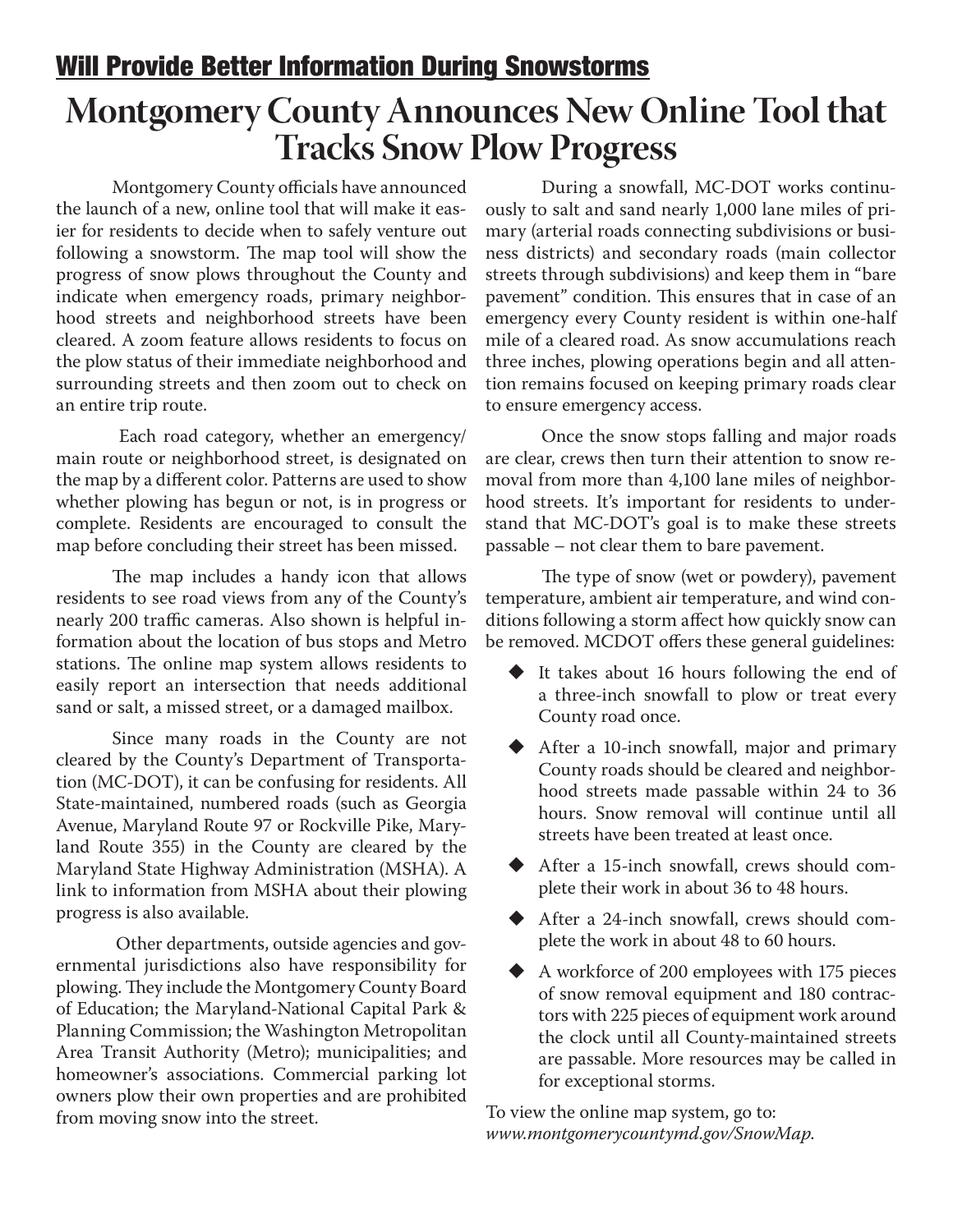### Crime Reports Online

County residents can now track crime reports online, using www.crimereports.com. Small icons representing types of crime appear on a Google map. Users can set the parameters for a search, including a specific time period.

Crime reports are automatically uploaded to the site daily. Each incident identified on the site will have a report number that residents can use to obtain the actual police report at a station.

A County Police spokesperson informed us that another website, www.Connectedcommunities.us, is a very good source of crime statistics. This site focuses entirely on Montgomery County.

#### 

#### *President's Corner (continued)*

nothing of this nature goes forward. I want to keep all of our neighbors informed, and if you wish to write to these members of the council (these are the ones we vote for), feel free to do so. Apparently they are not all convinced that these are bad ideas.

#### Roger Berliner:

*councilmember.berliner@montgomerycountymd.gov*

Marc Elrich: *councilmember.elrich@montgomerycountymd.gov*

Valerie Ervin: *councilmember.ervin@montgomerycountymd.gov*

Nancy Floreen: *councilmember.floreen@montgomerycountymd.gov*

George Leventhal: *councilmember.leventhal@montgomerycountymd.gov*

Hans Riemer: *councilmember.riemer@montgomerycountymd.gov*

> MCP Chair *MCP-Chair@mncppc-mc.org*

> > *Ken Rubinson* KPCA President

# Neighborhood Services Available

#### Baby Sitters

| Jill Sorcher (Certified)                  | (301) 229-2328 |
|-------------------------------------------|----------------|
| J. Peyser (Certified)                     | (301) 320-2558 |
| J. Flaherty                               | (301) 229-2602 |
| C. Goldman                                | (301) 320-1582 |
| Michelle Dressner                         | (301) 652-5453 |
| Kendall Eisenberg                         | (301) 263-9169 |
| (and odd jobs, mother's helper)           |                |
| Leigh Fishman                             | (301) 229-3650 |
| Alexandra (Allie) Fishman                 | (301) 437-1025 |
| (certified sitter and first aid provider) |                |
| Olivia Barber                             | (301) 760-7535 |
| Anna Moulton                              | (301) 229-1661 |
| (pet sitter, dog walker)                  |                |
| Katie Choppin (certified)                 | (301) 229-9139 |
| Anne Charpentier (certified)              | (301) 320-4310 |
| Bailey and Hannah (sisters, H.S. stu-     |                |
| dents, both CPR cert., Children's         |                |
| Hospital, babysitting cert.               | (301) 312-8606 |
| Claire and Elise Mytelka (pet sitters)    | (301) 365-4056 |

#### Leaf Rakers, Snowshovelers, Odd Jobs

| <b>GET LISTED HERE FREE:</b>                             |                |  |
|----------------------------------------------------------|----------------|--|
| (apamberpower@gmail.com (loving and reliable dog walker) |                |  |
| Amber White                                              | (301) 588-6474 |  |
| Shafi Noss                                               | (301) 325-8360 |  |
| Chris John (mowing)                                      | (301) 229-2648 |  |

Leave name and phone number with Editor, Edward Elson, at (301) 320-2837 or email *news@kpcaonline.org*



Contact sigust@msn.com for more information.

### The Garden Club

The Garden Club Co-Chairs, Michael Berg and Carol Logun welcome ideas for projects and events, and volunteers.

Contact Michael Berg at mdberg@verizon.net, or Carol Logun at jclogun@earthlink.net.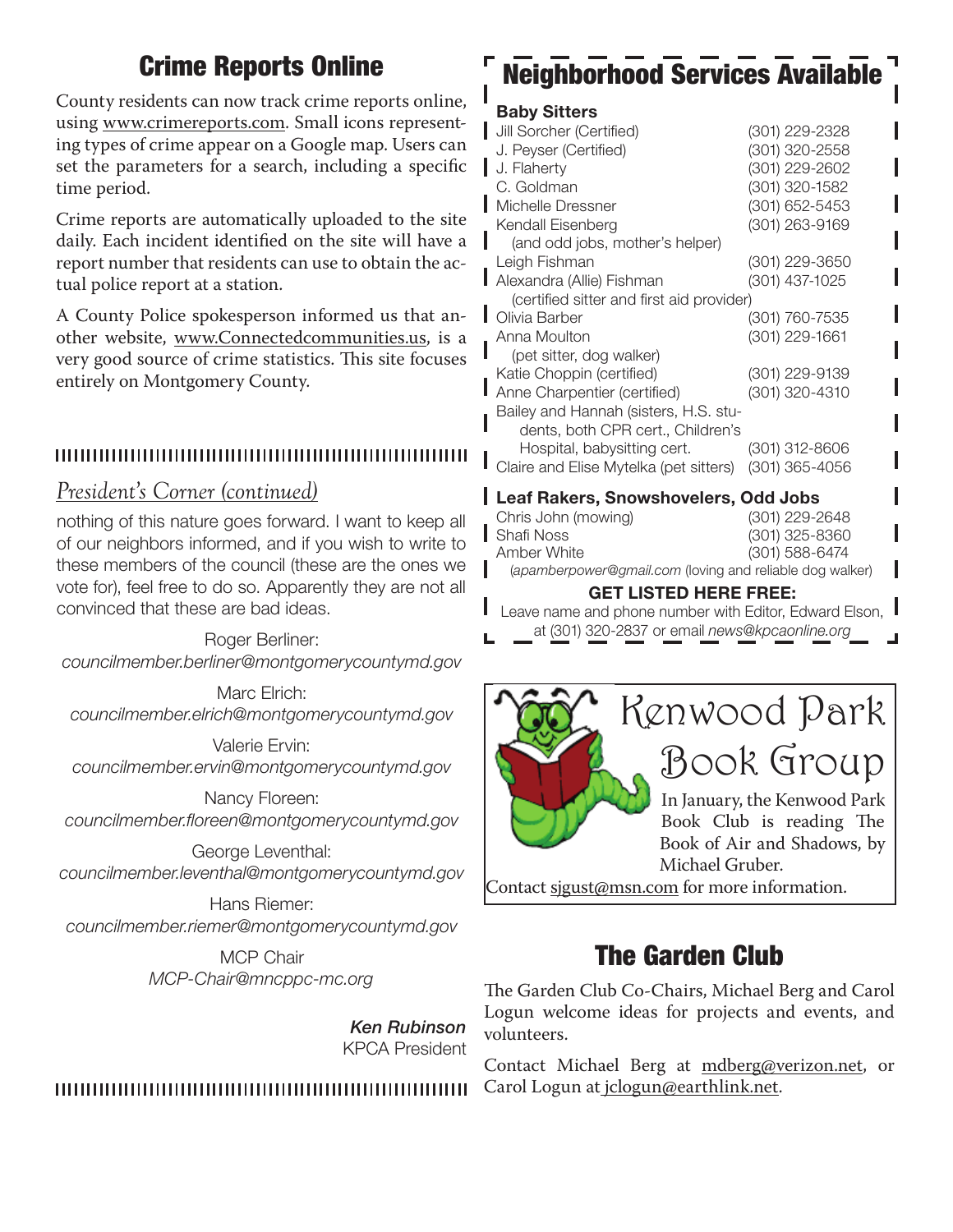# *The Real Estate World* **Little on the Market in Kenwood Park**

It looks like 2011 is going to be a good year for housing, and that real estate will continue to climb here in the Metro area. Predictions from the National Association of Realtors and the new home builders are showing that home sales, although still somewhat sluggish, are going to continue to improve. Despite the fact that the dollar volume of sales has been down from last year for 5 consecutive months, the average price has been up for the past 12 months, with November showing a bullish 14.5% increase in average price over last year at this time in the Metro area. The latest Case-Schiller Composite 20 City Index showed a deceleration in annual growth rates in 18 of the 20 cities surveyed. Only Denver and Washington DC were up, although the increase they showed was minimal. Some spots in our area have continued to show a decrease in prices, but values in Kenwood Park have remained steady and the demand for our community continues.

While we are still feeling the impact of the end of the First Time Home Buyer's Tax Credit, and this is what generally accounts for the current decrease in dollar volume of sales, the market appears to be divided into two different segments: the successful part of the market, made up of properties that show well and are correctly priced in the \$300,000 to \$900,000 range, and the still sluggish upper brackets segment (over \$1,500,000) where sales continue to be relatively slow. However, we are seeing increasing availability of larger loans at good rates, and this will be the most important single factor in helping to improve the upper bracket segment of the market in coming months, since larger loans have been very elusive.

Kenwood Park currently has only one house actively on the market and this is the new home at Goldsboro and Millwood Rds. where the price has been reduced to \$2,995,000. One home, a private sale, is under contract. Four homes have closed in the last month: 6809 Whittier Blvd. for \$869,000 – 6204 Robinwood Rd. for \$1,010,000 – 6917 Granby St. for \$860,000 and 6511 Kenhill Rd. for \$1,095,000 with a \$10,000 seller subsidy.

As 2011 takes off, I'd like to gear this column to delivering the information that our residents want to receive. Please take a moment to let me know if you are interested in the statistics, home sales, seasonal maintenance reminders, or any other real estate related matter. You can send me an email at lchaletzky@eversco.com. I'd love to hear from you. And may 2011 bring you and yours peace, good health and much joy.

> *Contributed by Linda Chaletzky lchaletzky@eversco.com*

\*Statistics are taken from the Metropolitan Regional Information System for three areas: Washington, D.C., Montgomery County, Maryland, and Fairfax County, Arlington, Alexandria, and Falls Church in Virginia.

# **One-Stop All County Government Information at 311**

MC311 is Montgomery County's simple, three-digit, one stop phone number for customers to call (3-1-1) or site to visit (www.montgomerycountymd.gov/311) to obtain non-emergency County information and services and to enter service requests or send emails.

The system continues to grow and expand. As county residents become more familiar with it and the relative ease of reaching County services by simply dialing 311, the county expects call volume to continue to rise.

A recent survey of hundreds of 311 users showed about 75 percent of users satisfied with the time it took to reach a Customer Service Representative. Seventy-two percent were satisfied or extremely satisfied with the handling of their call. The survey showed 75 percent satisfied or extremely satisfied with their overall 311 experience.

MC311 has proved a valuable resource making more efficient the way the County delivers non-emergency customer service.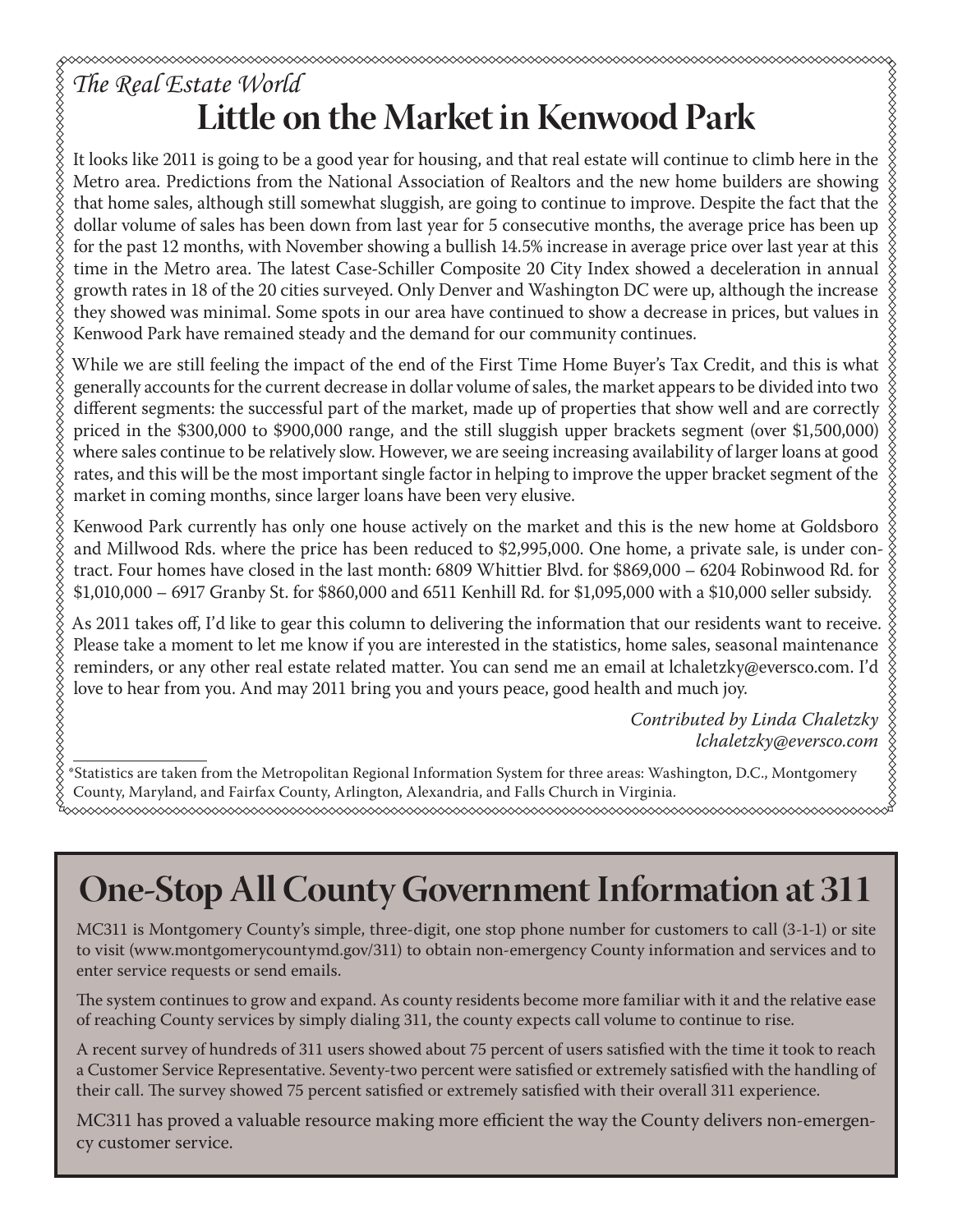# Request from Bethesda Help

### a Charitable Organization Assisting Residents in Financial Crisis

Founded in 1968, Bethesda Help is an all-volunteer, non-profit organization that offers emergency assistance to residents of Bethesda, Chevy Chase, and parts of Potomac and Kensington who are in financial crisis. The number of our neighbors in need has grown substantially as the economy has continued to struggle and, as a result, Bethesda Help has provided almost double the amount of client assistance in 2010 that it did in any of the prior three years. Now we desperately need your help if we are going to be able to continue providing assistance to these families in crisis. Our funds are dangerously depleted and, if we do not receive financial contributions very soon, we may be forced to temporarily suspend assistance to clients. Please consider donating by sending a check to Bethesda Help at P.O. Box Box 34094, Bethesda, MD 20827-0094.

Bethesda Help provides:

 $\blacklozenge$  Financial Assistance for rent (when there is about to be an eviction), partial or full payment of utility bills (when service is about to be cut off), and prescription medicines (when need is verified by a doctor's office and the client is without full or partial payment.)

amamanin manamanin manamanin manamanin manamanin manamanin manamanin manamanin manamanin manamanin m

- Emergency Food Deliveries to households in crisis (grocery bags with food for three days at a time, for as many people as there are in the household.)
- Transportation to doctor and social service appointments free of charge to the frail elderly or disabled individuals who cannot afford cab fare, cannot take public transportation, or who simply need extra help.

Information and referrals are provided when we cannot provide a service ourselves.

Bethesda Help serves an area of approximately twenty-five square miles bounded by the District of Columbia on the south; Falls Road, Montrose Road, and Randolph Road on the north; Viers Mill Road, Georgia Avenue, and 16th Street on the east; and the Potomac River on the west.

For more information about Bethesda Help, please see our website at www.bethesdahelp.org or email us at info@bethesdahelp.org. In addition, please consider forwarding this message to others in our community who might be able to help."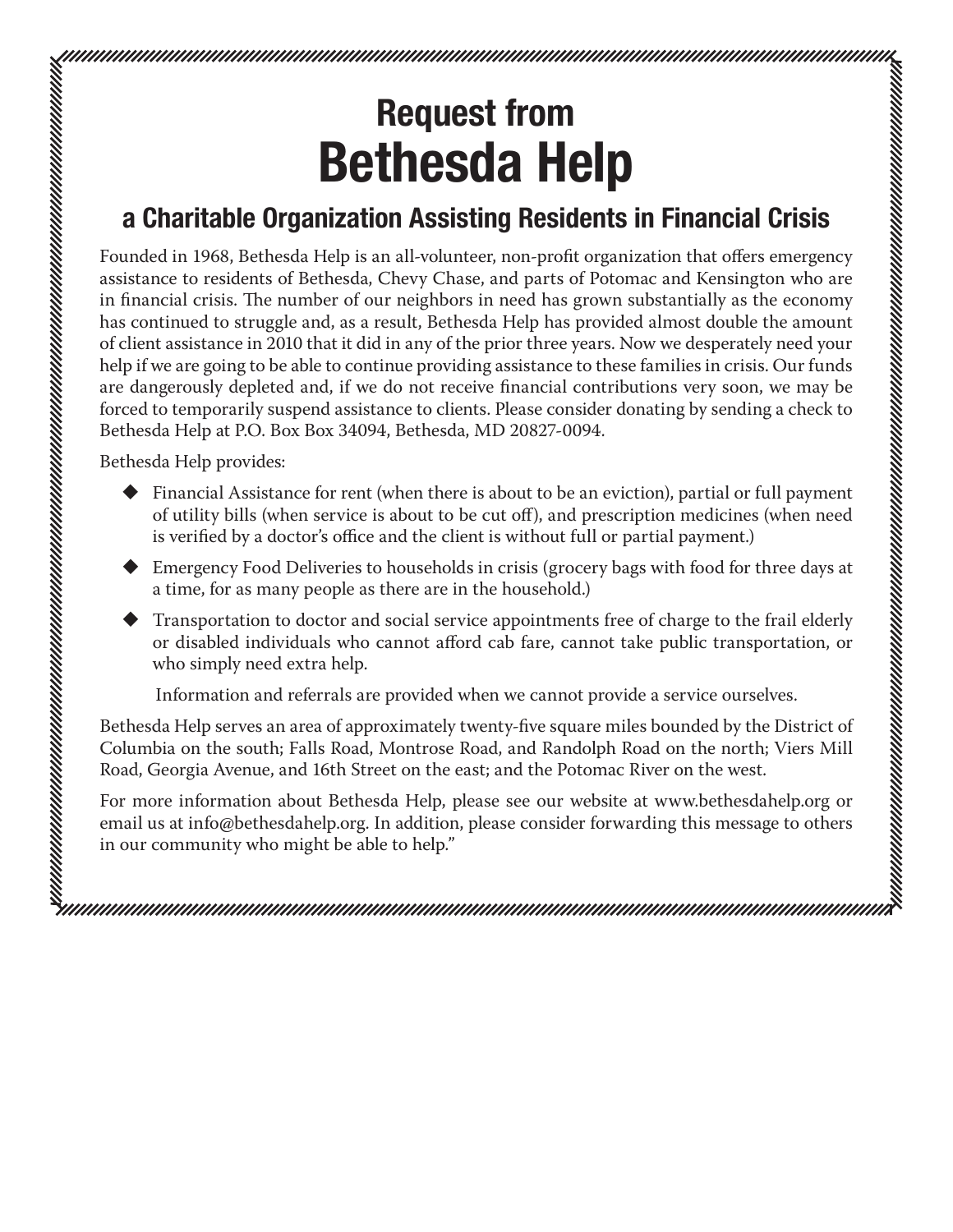### Our Web Site

Please join our website: www.kenwoodparkweb. net. Upon arriving there you will observe a site serving all of Montgomery County, providing a large variety of business and community services. Our local neighborhood site can be accessed by clicking on "My Community." If you are using the site for the first time click on "Register" and follow the directions. The only essential information we need is your name and either address or phone number. Our webmaster can then follow up and ascertain whether or not you are a Kenwood Park resident. We are restricting the Kenwood Park part of the web site to Kenwood Park residents.

You can elect whether or not to join a community listserv, which is a list of e-mail addresses enabling you to send or receive emails to or from other members of the list. On the other hand, you do not have to submit an email address.

We will be increasingly using the web site to announce community events and describe issues of community interest. Back issues of the newsletter will be placed in the site. The site will be especially useful to communicate matters of community interest more rapidly than the newsletter can.

If you are perplexed or uncertain about some aspects of the registration, please feel free to query our President, Ken Rubinson at pres@KPCAonline.org

## **LAWRENCE Q. KLINE, LLC**

General Contractor

5621 McLean Drive 240-876-9277<br>Bethesda, MD 20814 E-mail: lkmagic@aol.com E-mail: lkmagic@aol.com

### Request for Vacation Coverage from the Security Service

The security service operates through the evening, night and morning.

If you want to make a specific request for vacation coverage or other specific service, call M-F between 9 AM and 5 PM before you leave town. Phone **301- 384-7777**. A phone number of a local contact with a spare key is most helpful.

For an **evening emergency call 240-793-6255** (the patrol car). If there is any problem getting in contact immediately, call 301-384-7777 and ask for the supervisor of the Kenwood Park patrol service.

This service is available to members of KPCA who have subscribed to the security patrol. Non-members can easily sign up by contacting Ken Rubinson by phone or email, pres@KPCAonline.org.

# **Email Notifications**

The KPCA is now sending out neighborhood information by email about four times a year and also if there is a warning needed about safety issues in the neighborhood. These include if a theft occurs, the presence of aggressive solicitations being made house to house, and if a child has been made uncomfortable by interaction with a stranger in the area.

Since all our neighbors do not have email or are not registered, we ask that the safety information be relayed by those who do receive the messages to their unconnected neighbors. If you wish to join in and have these messages delivered to you, please enroll on our web site: www.kenwoodparkweb.net and click on "My Community" at the top left. If you prefer typing, use www.kenwoodparkweb.net/association/cahome.cfm To sign up, click on "register" at the top of the column at the left side.

| if you don't have time to clean your house, call me! |
|------------------------------------------------------|
|                                                      |
| rose's cleaning services                             |
| 304 sunny brook terrace, apto 723                    |
| gaithersburg md                                      |
| 301 603 9212                                         |
| rosemeyredias@hotmail.com                            |

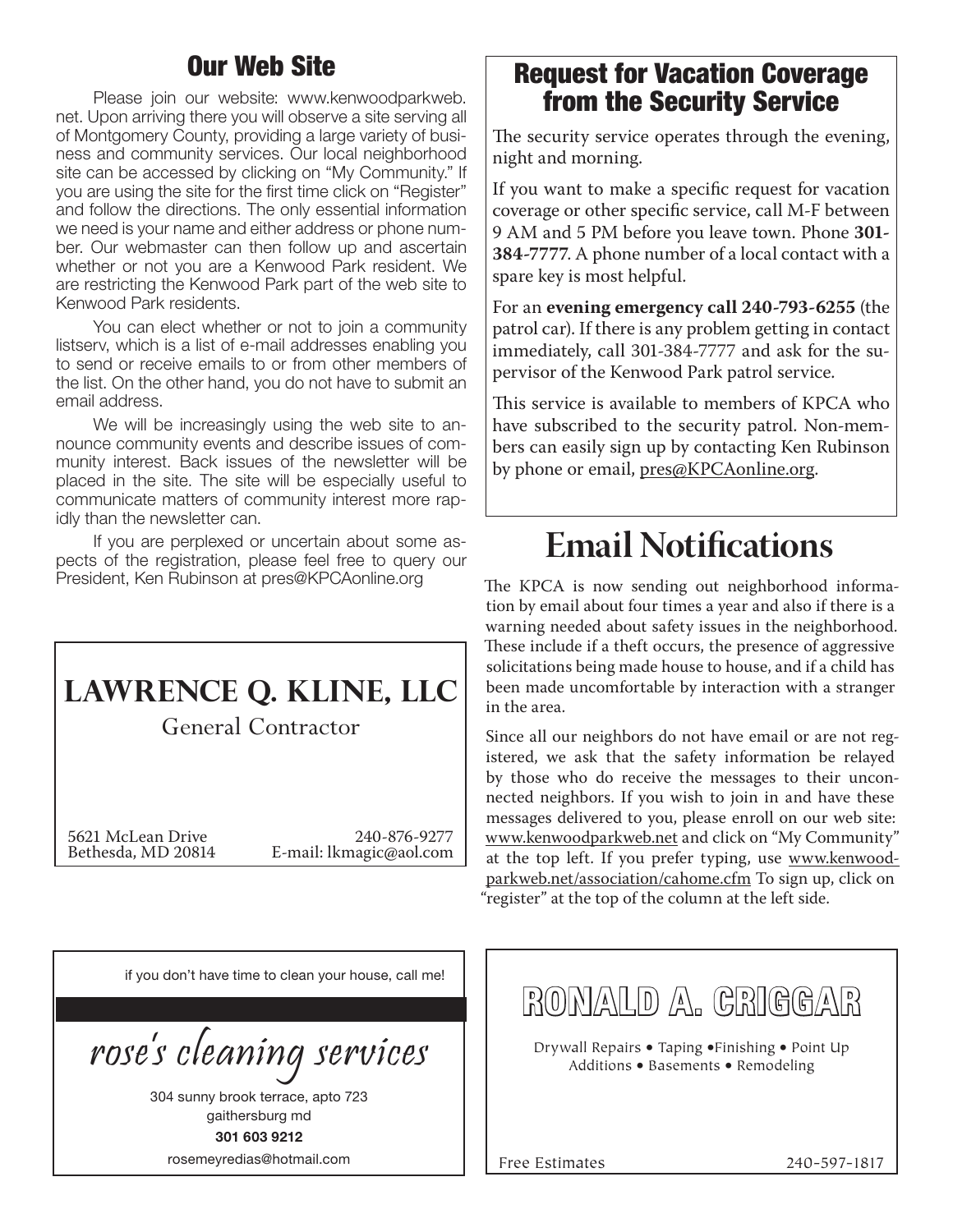# Kenwood Park Citizens Association

On behalf of the Kenwood Park community, the KPCA board would like to thank all the members of our community who have joined the KPCA in the past. Please renew your membership today. We urge others, including those who rent their homes, to begin their subscriptions this year. Your memberships fund the potluck dinners, the KPCA Newsletter, the neighborhood beautification activities, our website:

www.kenwoodparkweb.net,

 the children's Halloween party, the Garden Club, the Book Club, and liaisons with other citizens' organizations in Montgomery County. The KPCA also is a collective voice for our neighborhood with the county government on issues of concern.

 In addition to the regular membership, we encourage everyone in the community to subscribe to the security patrol. The additional fee is modest in view of the benefits to our whole neighborhood. If more neighbors participate than in the past, we could have daytime service. Because of last year's response, we have been able to hold the fee the same for the third year.

- Our security patrol is present every night throughout the year and can respond more quickly than the county police since the patrol car is within a few blocks of your home.
- $\blacklozenge$  Upon advance notification of a vacation, the security officer will check a subscriber's home multiple times a night and will keep alternative phone numbers to contact you or a neighbor if necessary. They will place newspapers and packages out of view.
- $\blacklozenge$  If you have an alarm system, the alarm company can call the patrol if the alarm goes off and there is no response at the residence. The patrol can check the house and call the county police. The secondary responder can be the county police. This will prevent false alarms to the county, which imposes a charge beginning with the 2nd false alarm. Again, this service is for subscribers only.

### Please renew your membership today (or join for the first time).

**July 1, 2010, to June 30, 2011**

 $\square$  Security patrol and KPCA membership together: \$282.

 $\Box$  KPCA membership only: \$75.

| Please make checks out to: KPCA (or to the Kenwood Park Citizens' Association)         |  |  |  |
|----------------------------------------------------------------------------------------|--|--|--|
| <b>Austin King</b><br><b>KPCA</b> Treasurer<br>6604 Millwood Rd.<br>Bethesda, MD 20817 |  |  |  |
|                                                                                        |  |  |  |

**Questions?:** *pres@kpcaonline.org*